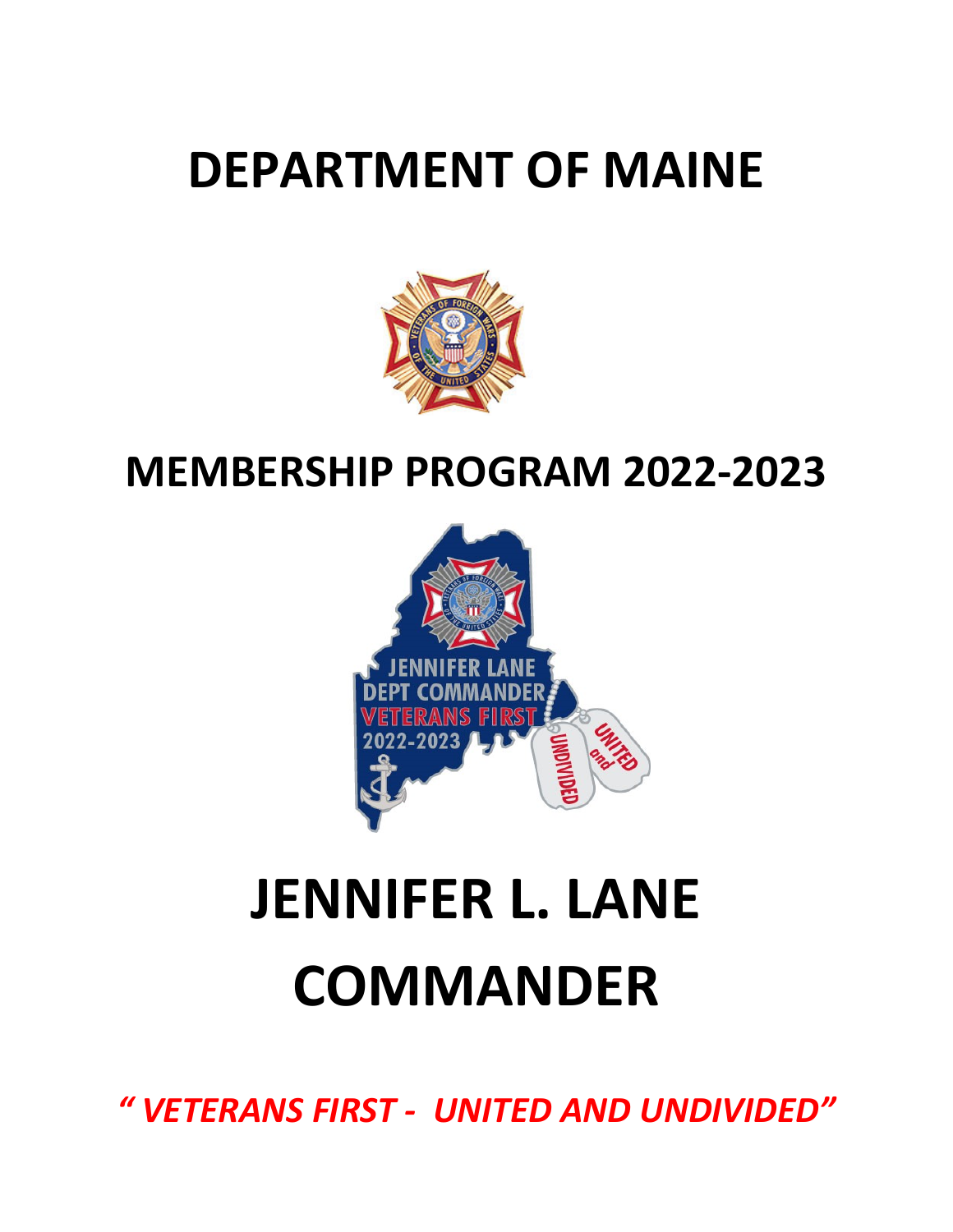**Greeting Comrades! I am honored to be elected as your Department Commander for the 2022-2023 administration year. With all of us working for a common goal, the Department of Maine Veterans of Foreign Wars can do outstanding things for our organization and our mission! I have faith in each and everyone of you to make the effort to fulfill our goals for this year and assist every veteran and veteran family that we possible can in the great State of Maine!** 

 **Please read this membership program in its entirety, as changes have been made to this year's program to make sure all our members have a chance to be recognized for their hard work, their efforts and to outline the requirements of this program as it has been designed.** 

 **The Department's membership chairman is Steve SanPedro. Please reach out to him or a member of the Department membership team for assistance with anything contained within this program's requirements.** 

 **Membership is the backbone of our organization; Without members there is no organization.** 

**Respectfully,** 

**Jennifer L. Lane Commander** 

*" VETERANS FIRST ‐ UNITED AND UNDIVIDED"*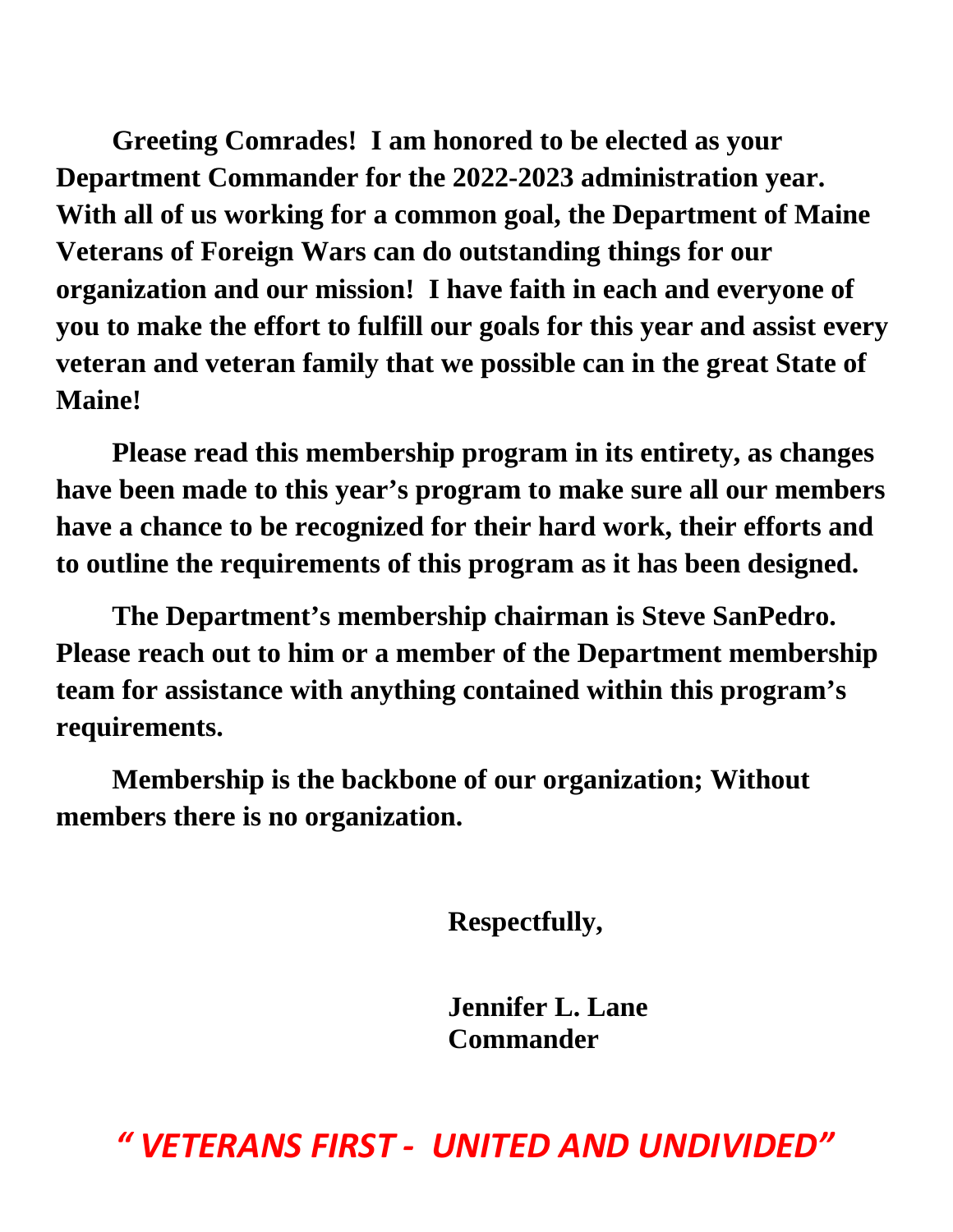

# **MEMBERSHIP PROGRAM 2022‐2023**



**Membership is the back bone of our organization. Without members there is no organization.** 

# *Our goals are:*

- 1. **Retain and Mentor** our current Continuous Members from the 2021‐2022 year.
- 2. **Recruit** New Members **(Continuous and Life)**.
- 3. **Reinstate** our Lapsed and Unpaid Members.
- 4. **Encourage** Continuous Members to become Life Members.
- 5. **Motivate** Life Members to become Legacy Life Members.

# *Everyone in the organization is a recruiter and every member is part of the MEMBERSHIP TEAM.*

Post Percentage Membership Target Date for 2022‐2023 are by end of month:

Sept ‐ 75% Oct‐ 80% Nov‐ 85% Dec‐90% Feb‐95% Mar‐100%

The **ALL‐STATE** Contest ends on June 30th, 2023.

The **Membership** Contest Year ends June 30th, 2023.

All members of the organization should be familiar with the guidelines and available awards within this program and how to qualify to receive them. If all criteria are met and the proper form is filled out, then the award will be given. If criteria are not met or the form is not filled out, then no award will be given. The size written on the form is the size that will be award. The Department will not be liable to replace wrong size ordered awards. (Shirts, Hats, etc.)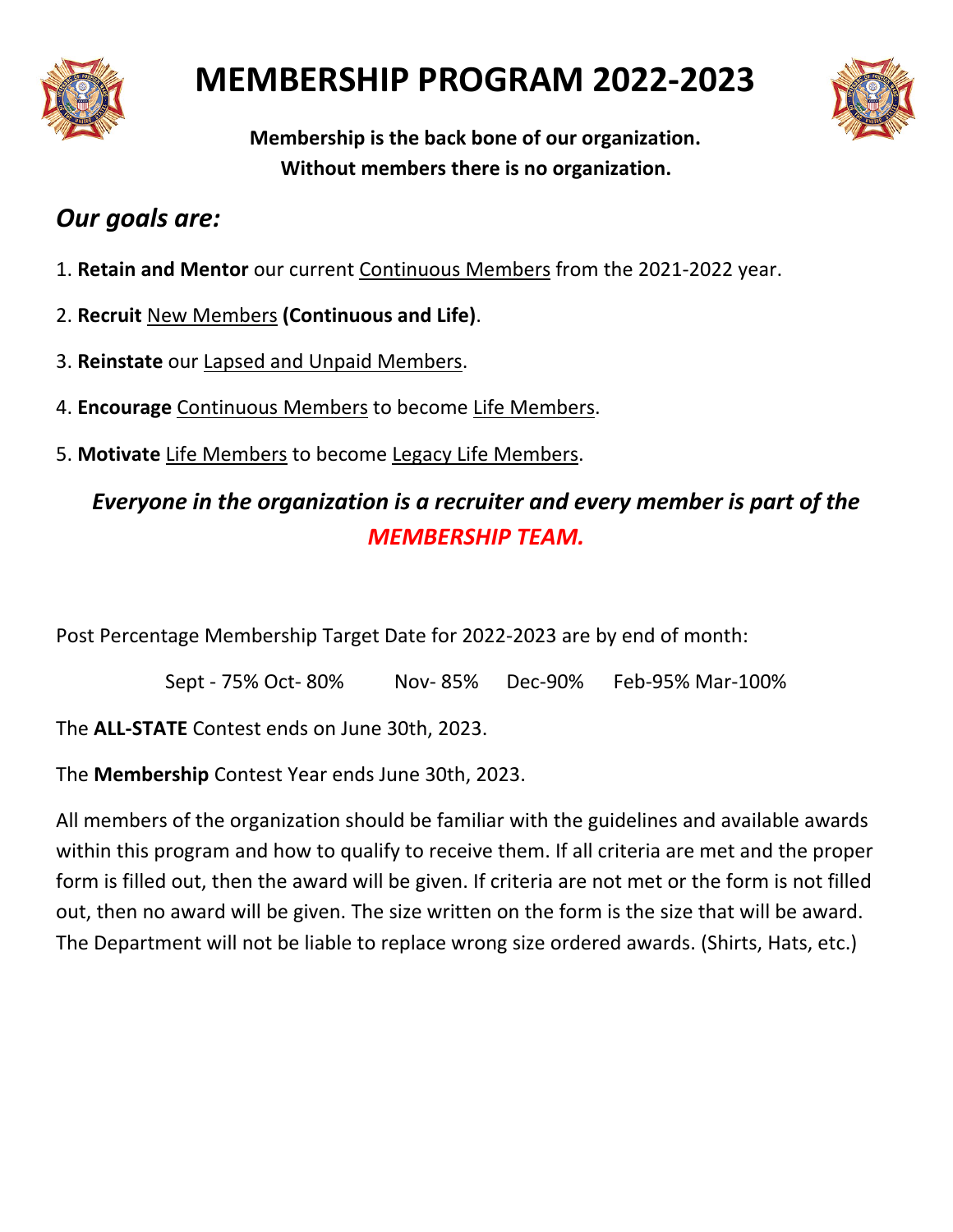# **MEMBERSHIP RESOURCES**

To assist our Posts, Districts, and the Department in meeting the goals set out by the Commander‐in‐Chief and meeting the goals set out by our Department of Maine, the National Headquarters has a wealth of resources at your disposal. Many of these resources are available free of charge to our members.

 ‐Membership materials ranging from applications, recruiting brochures, posters and benefit brochures can be ordered directly from the Membership Department using the Membership Order form (located under Membership Quick Links once you log into vfw.org)

 ‐Resources for Post Development, Membership Campaigns and Mentorship, such as training guides, videos and webinars are available in the Training & Support section on vfw.org

 ‐Promotional tools such as radio spots, sample advertisements, public service announcements and media kits are available in the Media Room on vfw.org

**\*\*\*vfw.org\*\*\*** 

# **\*CURRENT MEMBERSHIP STATUS\***

**<<<<<<<<<<<< >>>>>>>>>>>>** 

National has the current Membership status that can be reviewed on the internet at http://www.vfw.org or under the Department of Maine web site http://www.mainevfw.org. Quartermasters have their Password and are responsible for ensuring the information is correct. If information is incorrect then the Quartermasters Manual has the proper phone numbers for National to get the problem corrected.

All Quartermasters are reminded that at the beginning of the new membership year you should check to see if any of your life Members were dropped from your roster by National. If so, it was probably due to a lack of a good mailing address. Simply call the number for Membership Data Processing and they will be glad to fix it with a good address **you must provide**.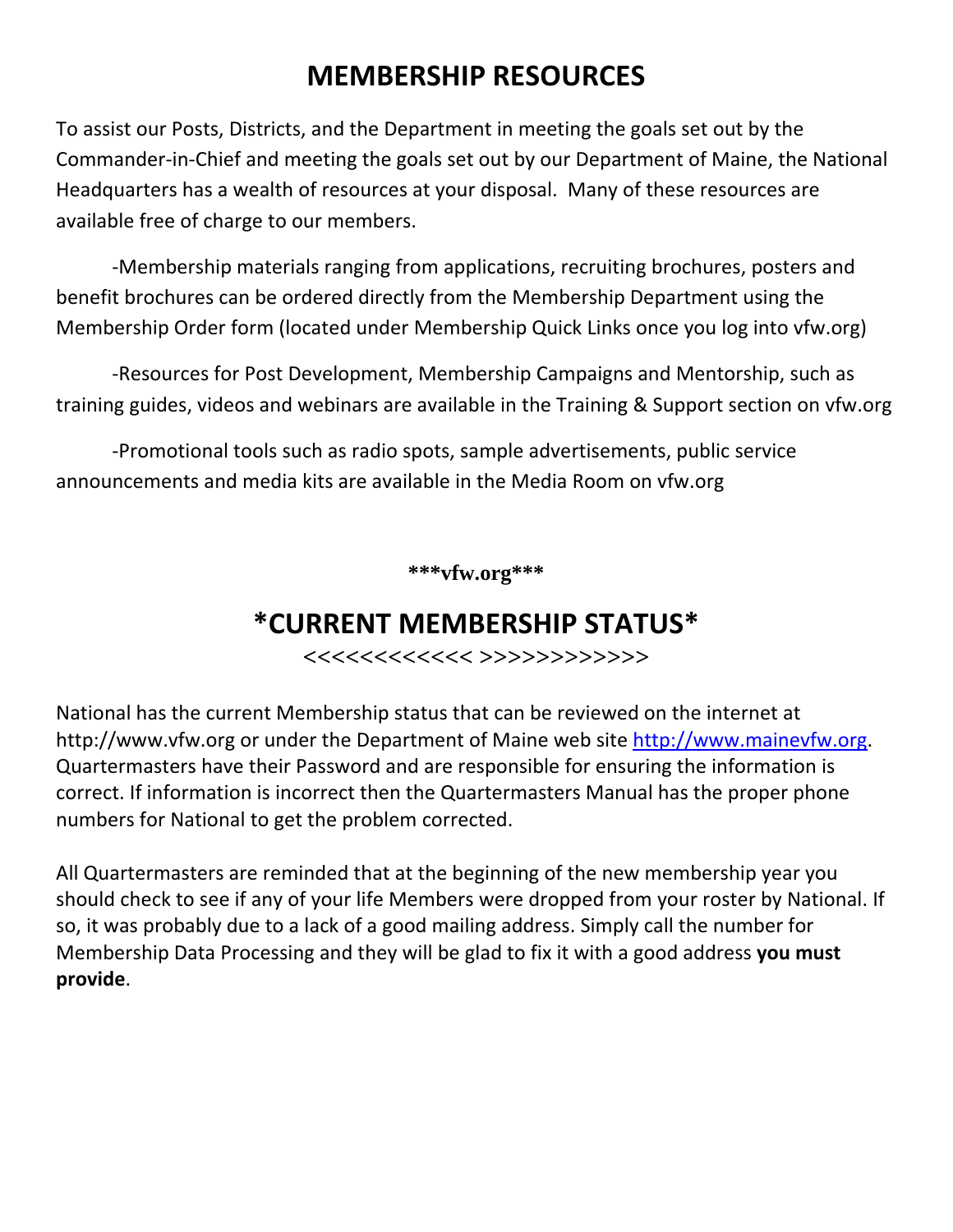

# **2022‐2023 "VETERANS FIRST ‐ UNITED AND UNDIVIDED"**

**1. EARLY BIRD DRAWING:** A drawing for two free Life Memberships. The first drawing will be drawn on Sept 30, 2022, for members expiring July through December 2022. All members that have paid their dues by Sept 30, 2022, will be entered. The Second drawing will be drawn on March 31, 2023, for members expiring January through June 2023. All members that have paid their dues by March 31, 2023, will be entered into the drawing. \*\*This is an attempt to get Members to pay their dues early and be rewarded for it. \*\*Be sure to put this out at your meetings!

**2. EARLY BIRD RECRUITING DRAWING:** A drawing for two \$100.00 cash awards. Any Member who signs up two new or reinstated members will be entered into the drawing. Members will get one chance for every two Members recruited. The first drawing will be drawn at the October 2022 CoA for members recruited July 1, 2022 until October CoA. The Second drawing will be drawn at the April 2023 CoA for members recruited from the October 2022 CoA up to the April CoA.

- **3. The first Post** under 200 Members to achieve 102% will receive a Plaque.
- **4. The first Post** over 200 members to achieve 102% will receive a Plaque.
- **5. The first two Posts** to recruit 10 New Members will receive a check for \$100.00

**6.** The **Top Post Commander** in each Membership Division, with the most New or Reinstated Members at close of business on 30 November 2022 will receive a **Chrome Plated VFW Cross Pen with VFW Emblem**. **(Must be over 5)**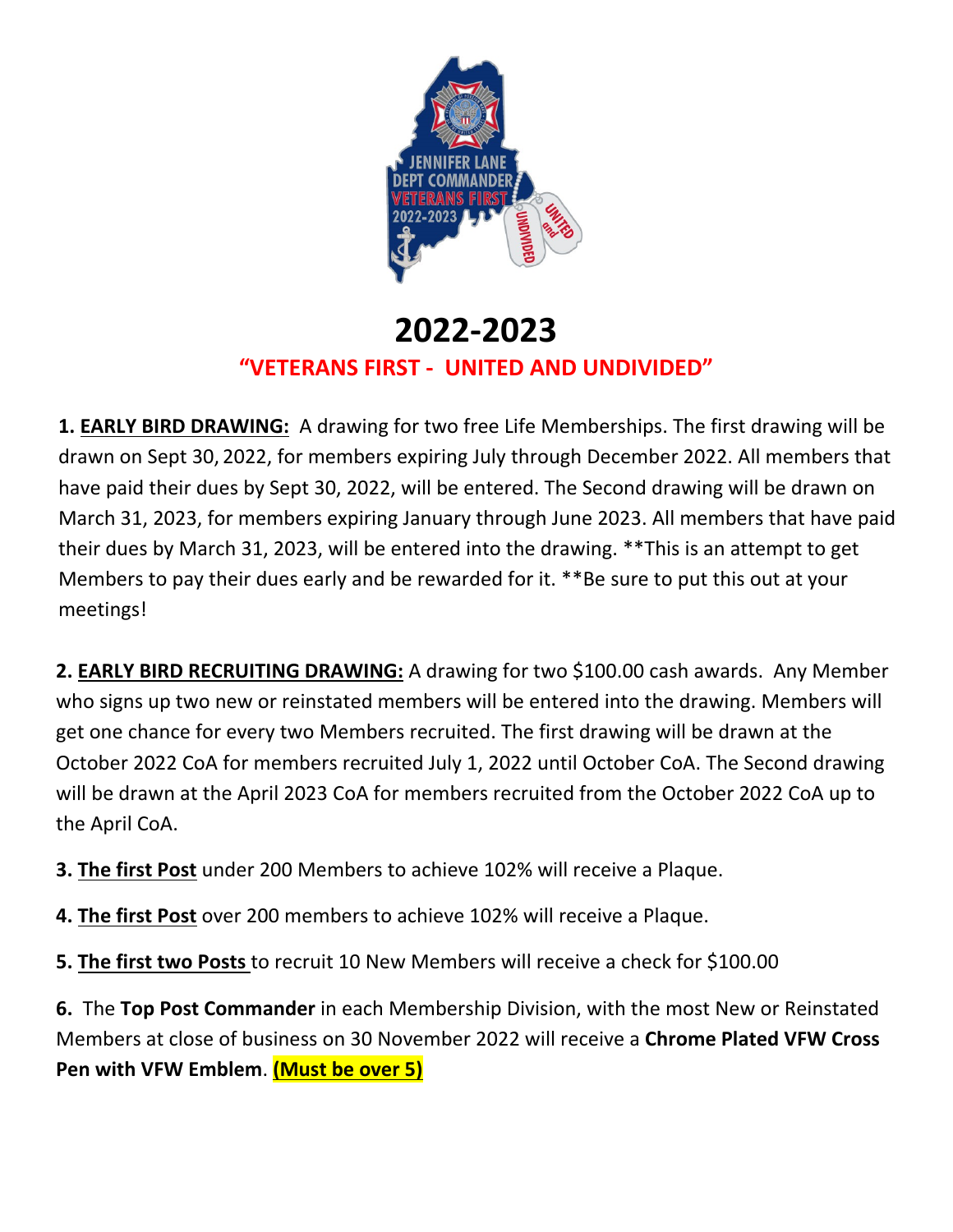**7.** The **Top Post Commander** in each Membership Division with the most New or Reinstated Members at the close of business on January 31, 2023, will be issued an **Executive Folder**. **(Must be over 10)**

**8.** The **Top Post** in each Membership Division that has recruited the most New or Reinstated Members by April 30, 2023, will receive a plaque. **(Must be 10 N/R Members)** 

**9.** A CHECK for \$50.00 will be awarded to the **Top Post** in each Membership Division that has recruited the most **Life** Members by April 30th, 2023. **(MUST be over 10)**

**10. A White VFW Shirt or Blue Polo Shirt (Your Choice)** will be issued to any member that signs up at least 10 N/R Members by June 30th, 2023. **(Limited to just one of each shirt)**

**11. A Soft Brief Bag** will be awarded to the Top Post Commander in each Division that has picked up the most Life Members by June 30th, 2023. **(Must be over 5)**

**12. A Plaque** will be awarded to the 2 Posts with the longest continuous growth. **(Must be minimum of 5 years)**

**13.** All 100% Post Commanders and Quartermasters will receive a 100% Pin and a pennant for the Post. **(This goes until June 30, 2023)**

**14.** All Post Commanders and District Commanders that become 101% will receive a **Special Citation** in a Frame Signed by the State Membership Chairman and State Commander**. (This goes until June 30, 2023)**

15. Any VFW Member or Auxiliary Member that recruits 5 N/R Members for the VFW will receive a **Special State Commander Ball Cap. (This goes until June 30, 2023)**

**16. Recruiter of the Year:** The member that has the most N/R members with a minimum of 20 will receive two paid nights at the Hotel for the Department Convention and a banquet ticket.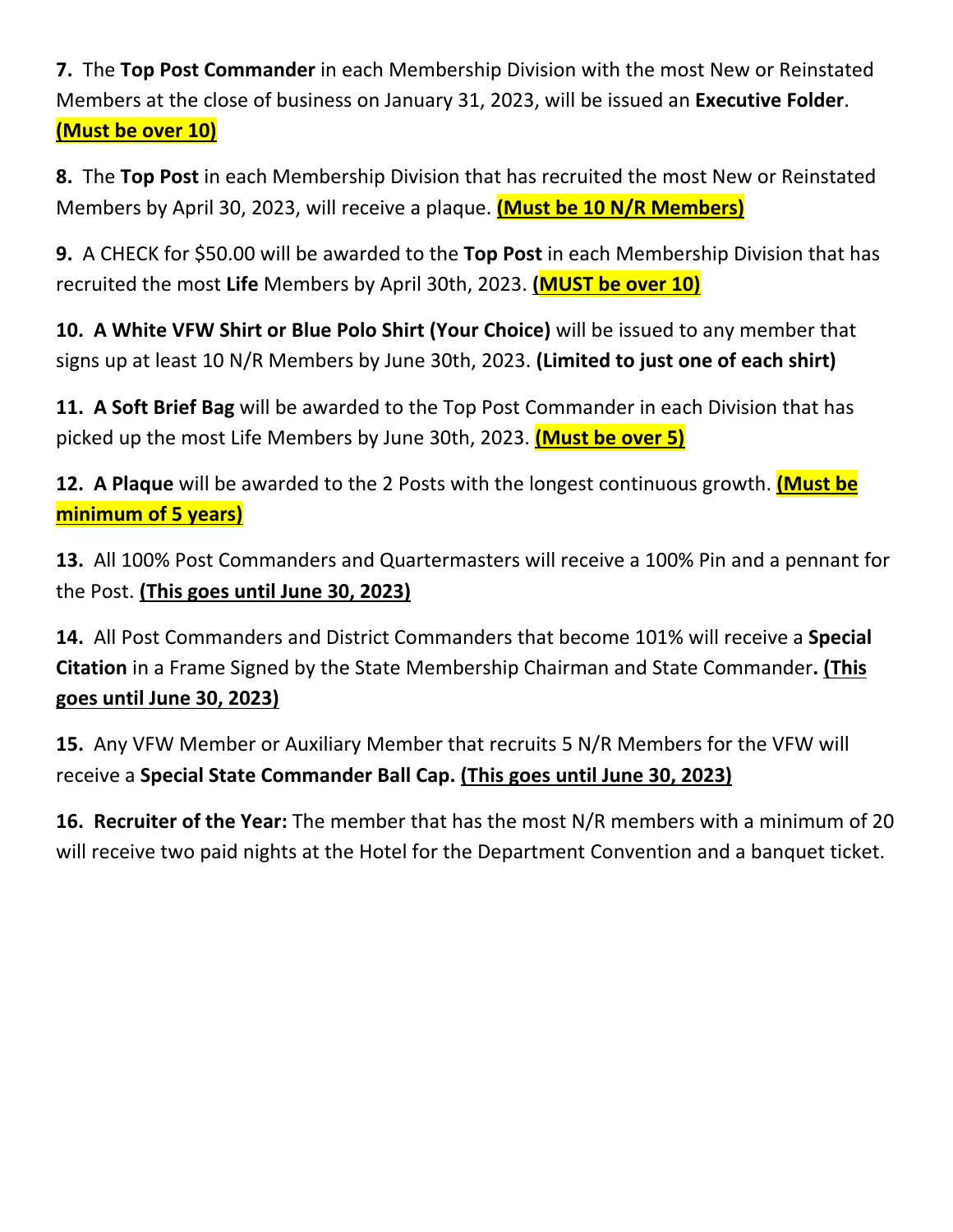



**QUOTAS** ARE **101%** OF **2022's** MEMBERSHIP TOTAL

| DIVISION #1  | $10 - 50$   | DIVISION #4  | $201 - 300$  |
|--------------|-------------|--------------|--------------|
| DIVISION # 2 | $51 - 100$  | DIVISION # 5 | $301 - 400$  |
| DIVISION #3  | $101 - 200$ | DIVISION #6  | 401 - Higher |

**1. POST COMMANDERS & QUARTERMASTERS** that reach a minimum of 101% of the previous year's Membership by June 30, 2023, and have **ALL OF** the following achieved:

**a.** Must be 100% reported in all **ACTIVITIES** by June 30<sup>th</sup> through the All-American Dashboard and approved by National VFW.

**b.** Must have all Post Trustees Reports turned in for each quarter within 45 days of reporting period and verified by Department Quartermaster.

**c.** Must have post inspection completed and submitted by December 31, 2022.

**d.** Must have purchased 5 Buddy Poppies per member (Membership Quota at end of 2022 Year) **e.** Must have a Recruiting Event (Reported to State Membership Chairman) (**Check w/ State QM if insurance is required)** 

**f.** Must complete a **fundraiser** with the proceeds going to Veterans & Military Support Program, minimum of \$50.00 **(SEND REPORT TO: Christopher Armstrong AFTER submitting report through All‐American Dashboard at the following link** https://hereos.vfw.org/page/22950/donate/1**)**

**g.** Must donate a minimum of \$25.00 to the Commanders Special Project along with promotion and awareness of the project.

**h**. Must have a minimum of one entry for Voice of Democracy and one entry for Patriot Pens submitted to District for judging.

**i.** Must attend or have Post representative attend all called District meetings and submit report to District adjutant.

**j.** Must attend MOLD training as scheduled by Department ALONG with Post, adjutant, quartermaster and at least one trustee.

#### **2. All Post Commanders and Quartermasters must have each PERSONALLY recruited TWO (2) N/R members.**

**3. The Commander and Quartermaster** are each required to accomplish activities and membership listed in items above. For instance, if the Commander does not qualify in any of the required task and the Quartermaster does, the Quartermaster could be an "All State" even though the Commander doesn't qualify. **(THIS GOES BOTH WAYS)**

#### **If you are qualified, you will receive the following:**

- a. Commander Quartermaster Cap
- b. Commander Quartermaster Pin
- c. Commander Quartermaster Citation
- d. Commander Quartermaster Convention Banquet Ticket (If qualified before the banquet)

The awards will be given out at the Department Convention Banquet in June 2023, if qualified by May 2023. Anyone qualifying after this date but before July 1, 2023, will receive awards at the October CoA.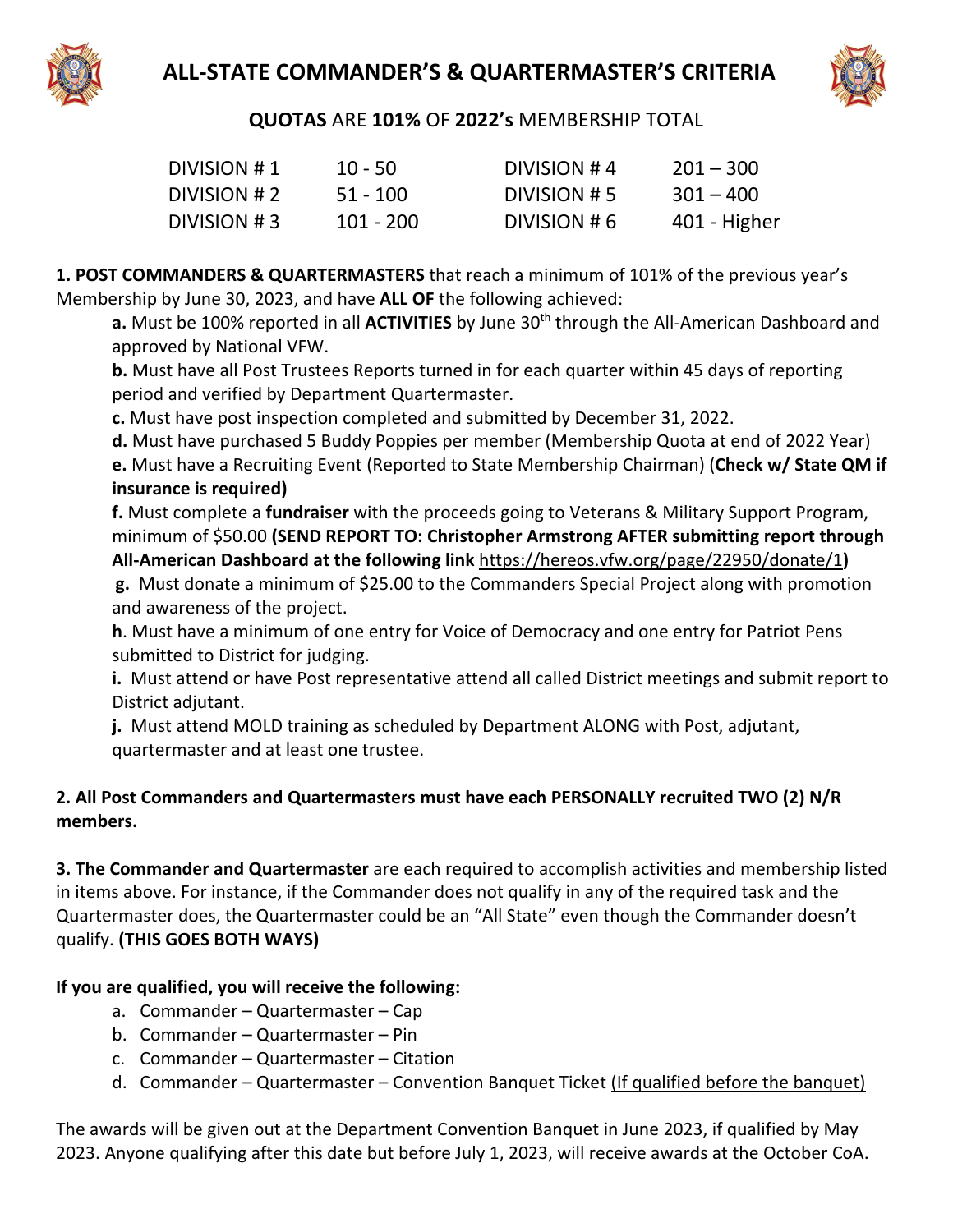# **ALL‐STATE DISTRICT COMMANDER'S CRITERIA**

#### **1. The District Commander must**:

a. Have all Posts at or above 101% of the previous year's membership.

b. Have submitted at least 1 Patriots Pen and 1 Voice of Democracy to Department for judging.

c. Have all Posts purchase 5 Buddy Poppy's per member based off the 2022 Membership.

d. Have all Posts submit all Trustee reports to the Department Quartermaster.

e. Have all Posts bonded, and proof submitted to the Department Quartermaster.

f. Have all Posts conduct a recruiter event and attend and participate in at least one event.

g. Have District Trustees Reports turned in for each reporting period and verified by Department Quartermaster.

h. Have visited all posts at least once during the year, prepare, and submit a formal report to the Department Commander and Department Adjutant. (For Districts with less than four (4) post, it is highly recommended that more than one visit is conducted.)

i. Have one meeting for the purpose of promoting schools of instruction for Post officers.

j. Attend one MOLD training sessions as scheduled by Department ALONG with District Adjutant, quartermaster and at least one trustee

k. Attend all called Department Council of Administration meetings or have appropriate representative attend and submit report to District adjutant.

#### **2. District Commanders must have each PERSONALLY recruited TWO (2) N/R members.**

**3.** All‐State District Commanders are eligible to purchase an All‐State District Commander cover at their own expense. We have paid for this in the past

### **\*\*OUTSTANDING DISTRICT COMMANDER OF THE YEAR\*\***

The prize is a trip to the National Convention and an OUTSTANDING DISTRICT COMMANDER OF THE YEAR COVER. The trip covered is plane fare **which you must arrange** and stipend to help cover part of the cost of the room equal to a national appointment; Or you can still receive the Hat and refuse the trip and receive \$200.00 to do with as you please.

## **\*CAPTAIN OF THE ALL‐STATE COMMANDERS TEAM\* WILL RECEIVE**

A Trip to the National Convention 2023 in: St. Louis, MO in July 2023. This amount will be the same amount as National gives for an appointment which is the flight **which you must arrange** and a stipend to help cover part of the cost of the room; Or you can decline the trip and receive a check for \$200.00 to do with as you please along with a cover with "Captain of the ALL‐State Team."

#### **Captain will be based on:**

a. Post percentage

b. Number of New and Reinstated Members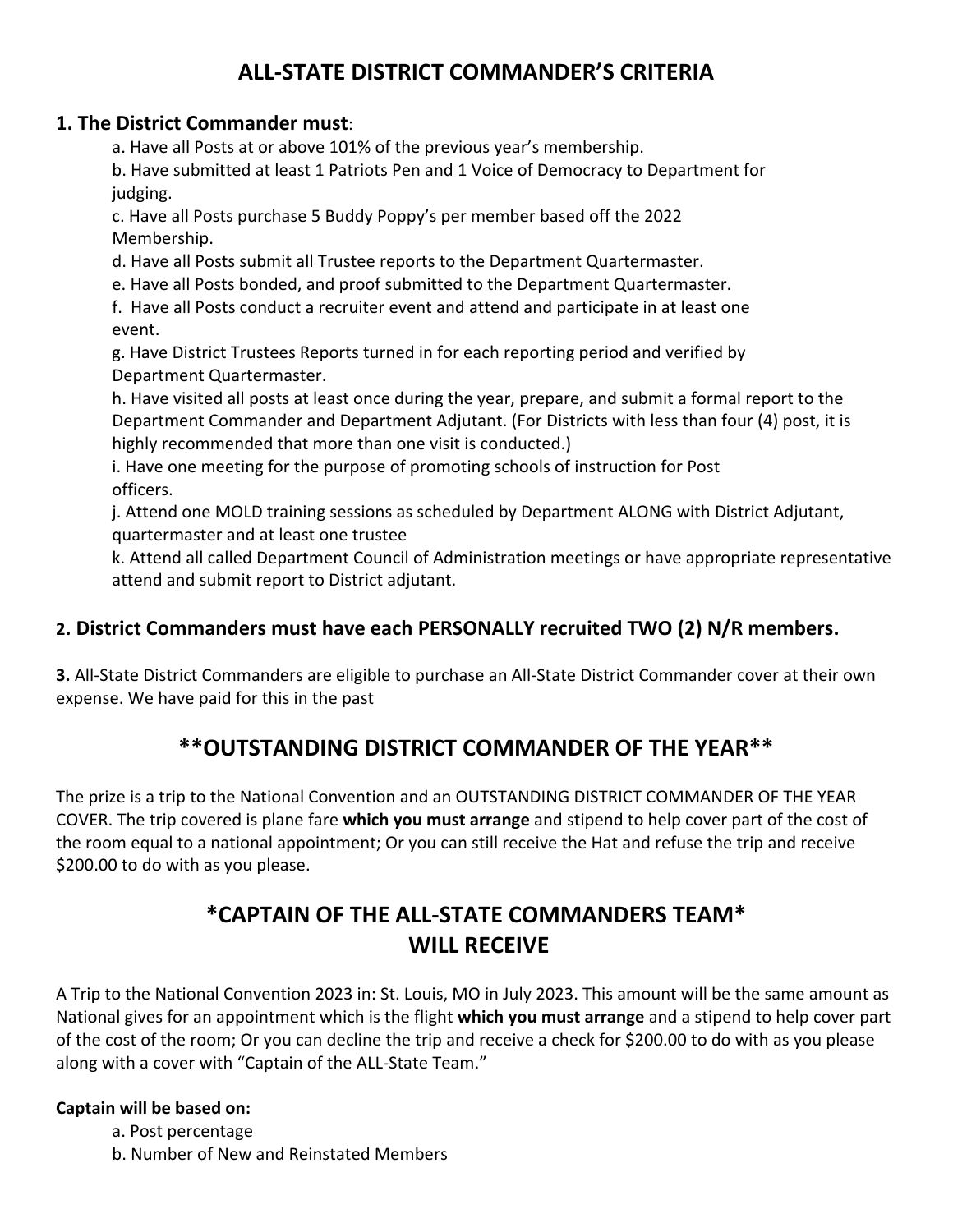## **WHEN IN DOUBT ASK FOR HELP FROM THE DEPARTMENT MEMBERSHIP CHAIRMAN, ASST. CHAIRMAN OR DEPUTY CHAIRMAN DEALING WITH MEMBERSHIP PROBLEMS**.

#### **DEPARTMENT OF MAINE MEMBERSHIP TEAM**

### **Membership Chairman: Steven SanPedro**

251 Gray Rd. Windham, ME 04062 Tel: 207 894-5260 Email: sanpedro105@roadrunner.com

#### **Membership State Recruiter: (North) Membership Andre L. Dumas**

64 Washburn St. B-1 Caribou, ME 04736-2125 Tel: 207-496-0071 Email: thedumas@gwi.net

## **Membership State Recruiter:**

**(Central) Membership Anthony R. Kimble**  64 Bayview Dr. Northport, ME 04849

Tel: 207-338-9680 Email: kazmas02@yahoo.com

# **Membership State Recruiter:**

**(South) Membership James Bachelder** 

2973 Milton Mills Rd. Acton, ME 04001 Tel: 207-477-2877 Email: James.bachelder@metrocast.net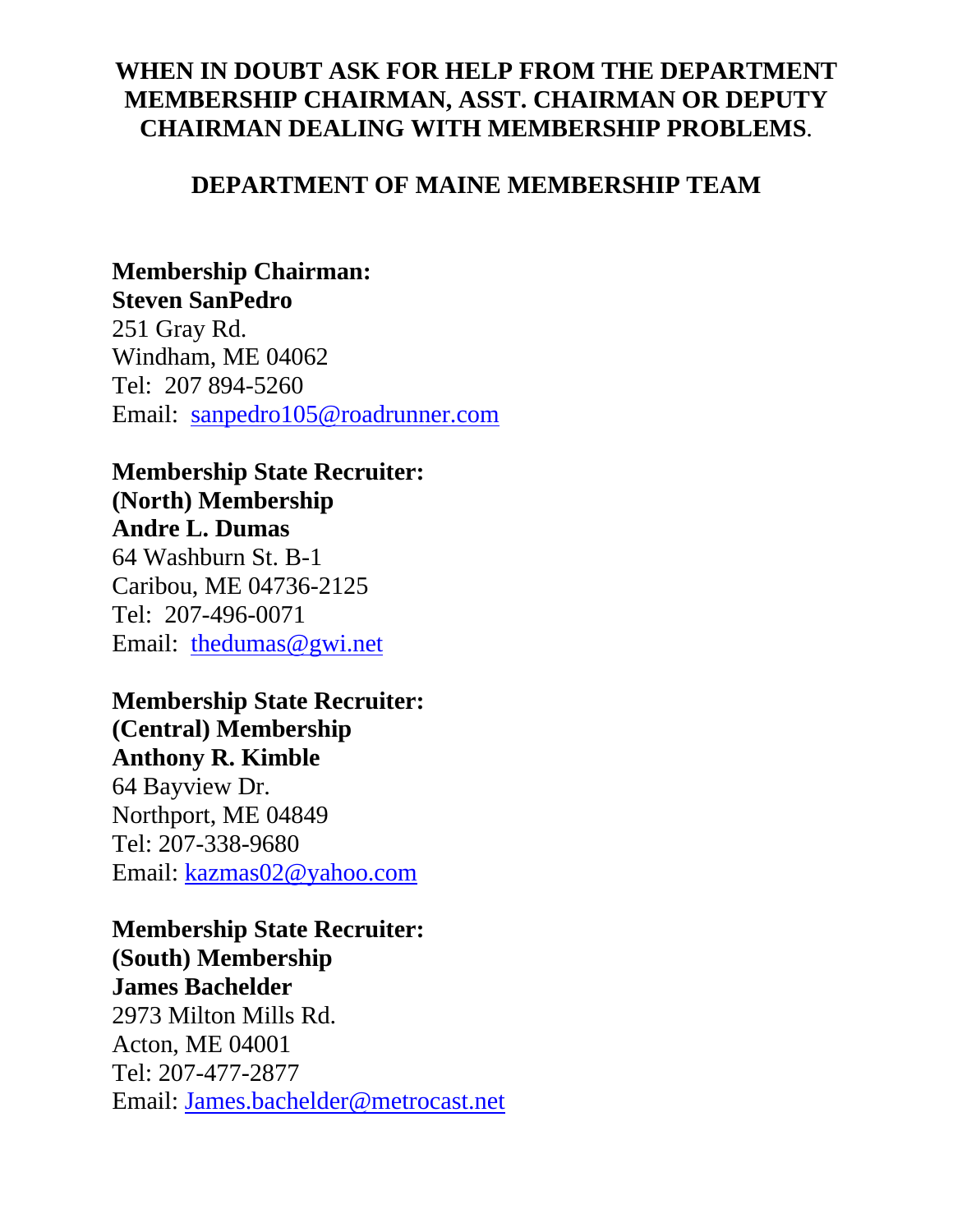

# **BELOW IS THE COST FOR**

# **LIFE MEMBERSHIP**

**Thru 30 \$425.00 31 – 40 \$410.00 41 – 50 \$375.00 51 – 60 \$335.00 61 – 70 \$290.00 71 – 80 \$225.00 81 – UP \$170.00**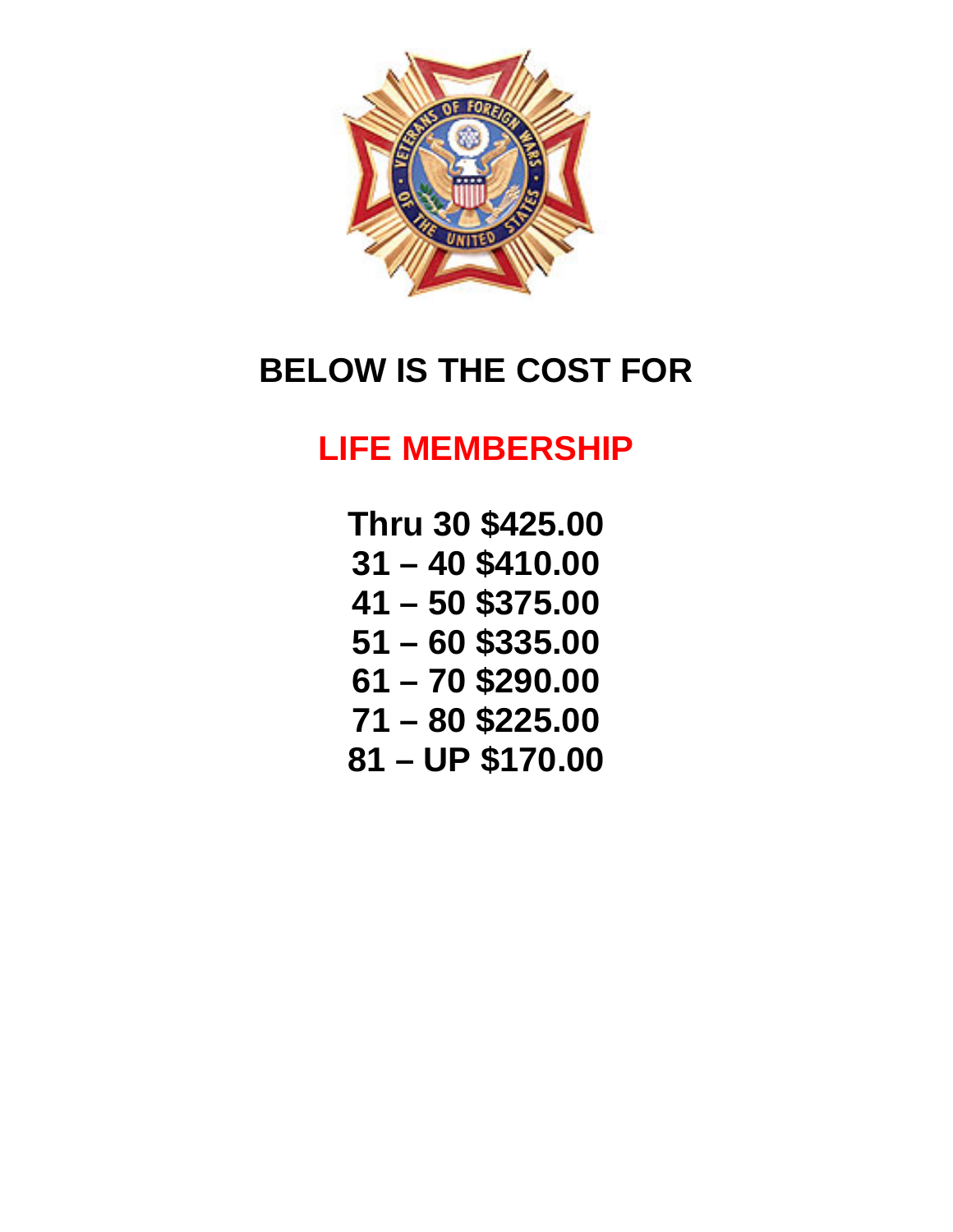# **VFW LEGACY LIFE MEMBER EXPLANTION OF BENEFITS**

| BRONZE<br>\$400                                                                                                                                                                                                                      | SILVER<br>\$800 | GOLD<br>\$1200 |
|--------------------------------------------------------------------------------------------------------------------------------------------------------------------------------------------------------------------------------------|-----------------|----------------|
|                                                                                                                                                                                                                                      |                 |                |
|                                                                                                                                                                                                                                      |                 |                |
|                                                                                                                                                                                                                                      |                 |                |
| Distinctive VFW Store Line for Legacy Life Members ——————                                                                                                                                                                            |                 |                |
| <u> Alexandria (Carlos Carlos Carlos Carlos Carlos Carlos Carlos Carlos Carlos Carlos Carlos Carlos Carlos Carlos Carlos Carlos Carlos Carlos Carlos Carlos Carlos Carlos Carlos Carlos Carlos Carlos Carlos Carlos Carlos Carlo</u> |                 |                |
|                                                                                                                                                                                                                                      |                 |                |
|                                                                                                                                                                                                                                      |                 |                |
|                                                                                                                                                                                                                                      |                 |                |
| <u> De Barbara (1989), estados en la propia de la propia de la propia de la propia de la propia de la propia de l</u>                                                                                                                |                 |                |
|                                                                                                                                                                                                                                      |                 |                |
| 5%                                                                                                                                                                                                                                   | 10%             | 15%            |
| \$2000                                                                                                                                                                                                                               | \$3500          | \$5000         |
| \$6                                                                                                                                                                                                                                  | \$12            | \$18           |
| \$6                                                                                                                                                                                                                                  | \$12            | \$18           |
|                                                                                                                                                                                                                                      |                 |                |

\* does not apply to Memorial Life Legacy Membership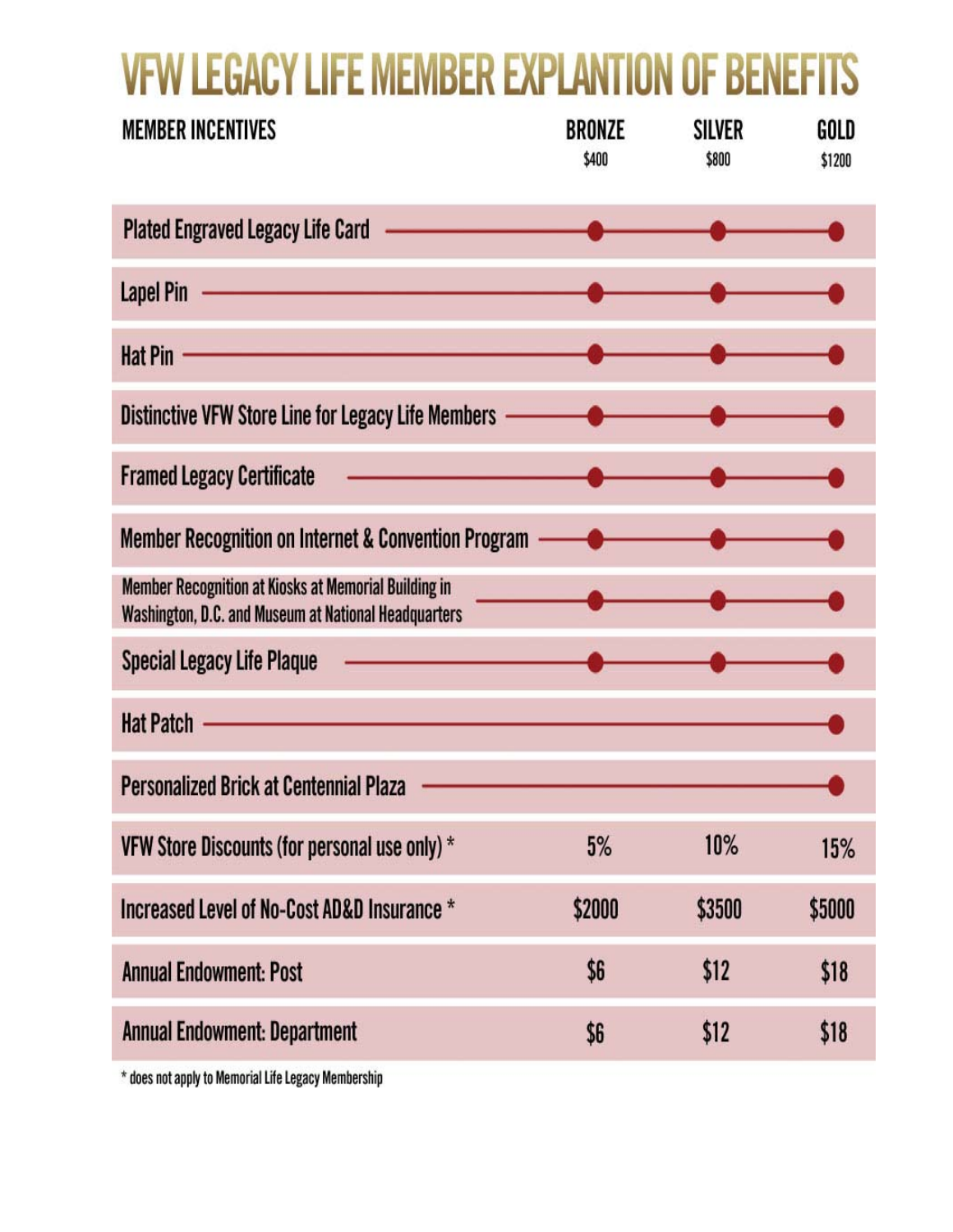

### **"All-STATE CHECK OFF LIST"**

**(This was put together "ONLY AS A TOOL" to assist you)** 

#### **ALL OF THE INFORMATION HERE IS TAKEN FROM THE DEPARTMENT of MAINE 2022-2023 MEMBERSHIP PROGRAM.**

#### **THE ALL-STATE CONTEST ENDS ON JUNE 30th, 2023 / COMMUNITY ACTIVITIES ENDS ON JUNE 30th, 2023**

- **1. ALL QUOTA'S ARE 101% OF 2022's MEMBERSHIP TOTAL (DIV'S ARE LISTED IN PROGRAM) a. ARE WE 101% OF LAST YEAR? \_\_\_\_\_\_\_\_**
- 2. DID WE REPORTED IN VOD and PATRIOTS PEN?
- **3. DID WE send the Veterans & Military Support Program Minimum of \$50.00?**
- **4. (Chairman is Chris Armstrong Questions Please Call or E-mail him) \_\_\_\_\_\_\_**
- **5. DID WE PURCHASED 5 BUDDY POPPIES PER MEMBER? \_\_\_\_\_\_\_**
- 6. ARE WE REPORTED IN COMMUNITY SERVICE?
- **7. ARE WE REPORTED IN YOUTH ACTIVITIES? \_\_\_\_\_\_\_\_**
- **8. DID WE TURN IN POST TRUSTEE REPORTS FOR EACH QUARTER? \_\_\_\_\_\_**
- **9. DID MY POST COMPLETE A RECRUITER EVENT?**
- **10. DID POST COMDR "or" QM RECRUIT 2 NEW or REINSTATED MEMBERS? \_\_\_\_\_\_\_**
- **11. DID WE send in a Minimum of \$25.00 to the COMMANDERS SPECIAL PROJECT? \_\_\_\_\_\_\_**

**ALL POSTS SHOULD HAVE THEIR MEMBERSHIP TEAMS IN PLACE BY NOW AND SHOULD MEET ONCE A WEEK TO SEE WHERE THEIR POSTS STAND AND PLAN NEW THINGS TO GET ALL THE NEW / REINSTATED AND LIFE MEMBERS THAT THEY CAN MAKE THEIR POSTS NUMBER #1 IN THE STATE. ALSO REMEMBER – WE MUST RETAIN THE MEMBERS WE HAVE TO STAY STRONG!** 

#### **RECRUITING IS EVERYONES JOB (YES EVERYONE) IF WE ARE TO CONTINUE TO GROW IN THE DEPARTMENT OF MAINE THIS YEAR AND EVERY YEAR! HAVE YOU RECRUITED A MEMBER THIS WEEK? READ THE MEMBERSHIP PROGRAM**

**REMEMBER THIS IS ONLY A GUIDE TO ASSIST YOU. YOU MUST STILL STUDY THE MEMBERSHIP PROGRAM ON A REGULAR BASIS.**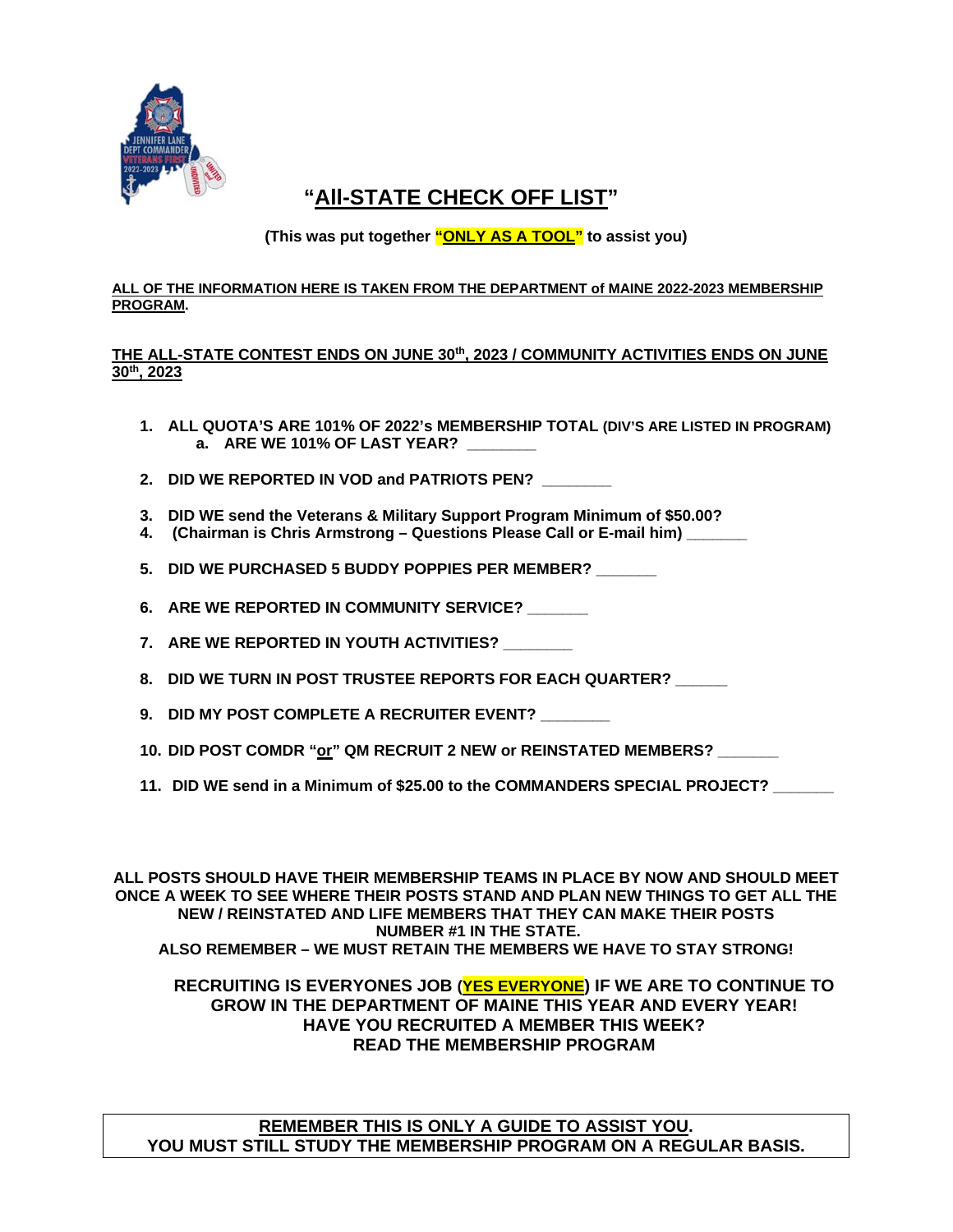#### **VETERANS FIRST - UNITED AND UNDIVIDED**



## **JENNIFER L. LANE STATE COMMANDER DEPT OF MAINE, VFW 2022 - 2023**



#### FORM TO BE COMPLETED FOR ALL MEMBERSHIP AWARDS

|     | (PRINT or TYPE)<br><b>Name of Member:</b>                                                                             | <b>Shirt Type</b><br><b>White/Polo</b>                                           | <b>Size</b> | <b>Post Number</b> | Name on sleeve | <b>Remarks</b> |
|-----|-----------------------------------------------------------------------------------------------------------------------|----------------------------------------------------------------------------------|-------------|--------------------|----------------|----------------|
| 1.  |                                                                                                                       |                                                                                  |             |                    |                |                |
| 2.  |                                                                                                                       | ,我们也不能在这里,我们也不能会在这里,我们也不能会在这里,我们也不能会在这里,我们也不能会在这里,我们也不能会不能会不能会。""我们,我们也不能会不能会不能会 |             |                    |                |                |
|     |                                                                                                                       |                                                                                  |             |                    |                |                |
| 4.  | <u> 1989 - Jan Barat, martin dan bertakun dalam bertama dalam bertama dalam bertama dalam bertama dalam bertama d</u> |                                                                                  |             |                    |                |                |
|     |                                                                                                                       |                                                                                  |             |                    |                |                |
|     |                                                                                                                       |                                                                                  |             |                    |                |                |
|     |                                                                                                                       |                                                                                  |             |                    |                |                |
|     |                                                                                                                       |                                                                                  |             |                    |                |                |
|     |                                                                                                                       |                                                                                  |             |                    |                |                |
|     |                                                                                                                       |                                                                                  |             |                    |                |                |
|     |                                                                                                                       |                                                                                  |             |                    |                |                |
|     | 12.                                                                                                                   |                                                                                  |             |                    |                |                |
|     | $13.$ $\overline{\phantom{a}}$                                                                                        |                                                                                  |             |                    |                |                |
|     |                                                                                                                       |                                                                                  |             |                    |                |                |
| 15. |                                                                                                                       |                                                                                  |             |                    |                |                |
|     | (FVERYTHING ON THIS FORM MUST BE PRINTED OR TYPED).                                                                   |                                                                                  |             |                    |                |                |

#### ) FORM MUST BE PRINT TYPE OF MEMBERSHIP:

#### Mail this Form when Completed to:

Membership Chairman Steven SanPedro 251 Gray Rd. Windham, ME 04062 sanpedro105@roadrunner.com